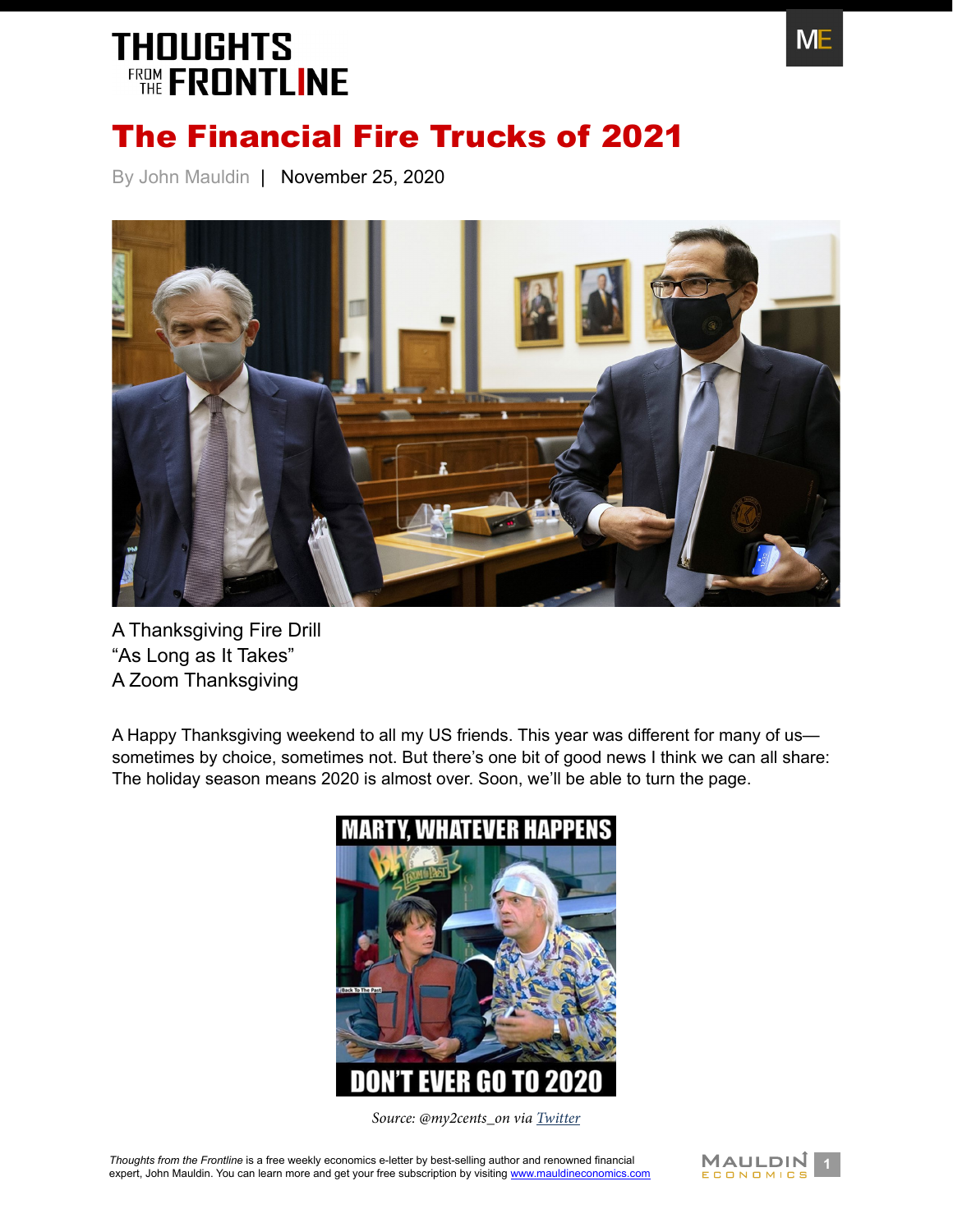

Each year at this time, I find myself recalling 2007, which was (so far) the most eventful Thanksgiving of my life. I told the story in my letter at the time, and today I am sharing it again. Interestingly, the lesson I drew from that harrowing experience once again applies. Indeed, the financial firetrucks are once again gathering around the world.

Read this, then I'll be back afterward with some closing thoughts.

#### <span id="page-1-0"></span>**A Thanksgiving Fire Drill**

#### **(Originally published [here](https://www.mauldineconomics.com/frontlinethoughts/the-financial-fire-trucks-are-gathering-mwo113007) on November 30, 2007.)**

Last Thursday, we sat down for a massive Thanksgiving dinner at my 21st floor apartment in Dallas. All seven kids, my 90-year-old mother, and an assortment of friends and relatives (about 15 of us) started to work on a 16-pound prime rib, 18-pound turkey, and massive amounts of potatoes, mushrooms, and lots more. Grace was said, the wine was poured, and we were feeling good about life.

And then about 15 minutes into the meal, the fire alarm went off, telling us to evacuate. This was annoying, as it seemed like we have had a false alarm at least once every few weeks in the past few months. So, we did what we have done in the past and ignored the alarm. After all, this is a modern structure (only 4 years old) with fire sprinklers everywhere. We assumed that someone had a grease fire in their kitchen that would quickly be put out.

But the alarm kept sounding quite loudly, which did tend to interrupt conversation. As my dining room table is near the floor-to-ceiling window, we tended to look out when we heard sirens. And sure enough, the fire truck pulled up alongside the building. "Good," we said, "they will get that grease fire under control." And we continued eating and drinking, although with a heightened sense of concern. Fires in apartment buildings are not to be taken too lightly. Especially if you are on the top floor. People do die from them.

And then a second and a third fire truck parked underneath the window. That was a tad disconcerting, but surely they were just making sure that there was adequate back-up. It was when the 8th truck pulled up within a few minutes that I began to get more than a tad concerned. They were pulling hoses and running around very quickly.

At that point, we started trying to figure out how to leave; but how do we get a 90-year-old fragile lady down 21 flights of stairs? We spent a moment pondering that, and then my youngest son came back into the apartment to report that he could smell smoke a few floors down in the stairwell. Well, that was not good. #2 son said to come to his window at the back of the apartment, where we looked out and could see a rather significant amount of smoke coming from the 2nd and 3rd floors. No, this was not good at all. No one was panicking, but we began to think about how to get us down the stairwell and soon.

And then I got a call from a friend who was late coming to dinner. "The fire marshal told me that you have to get out of there NOW!" All this in just a few short minutes, mind you.

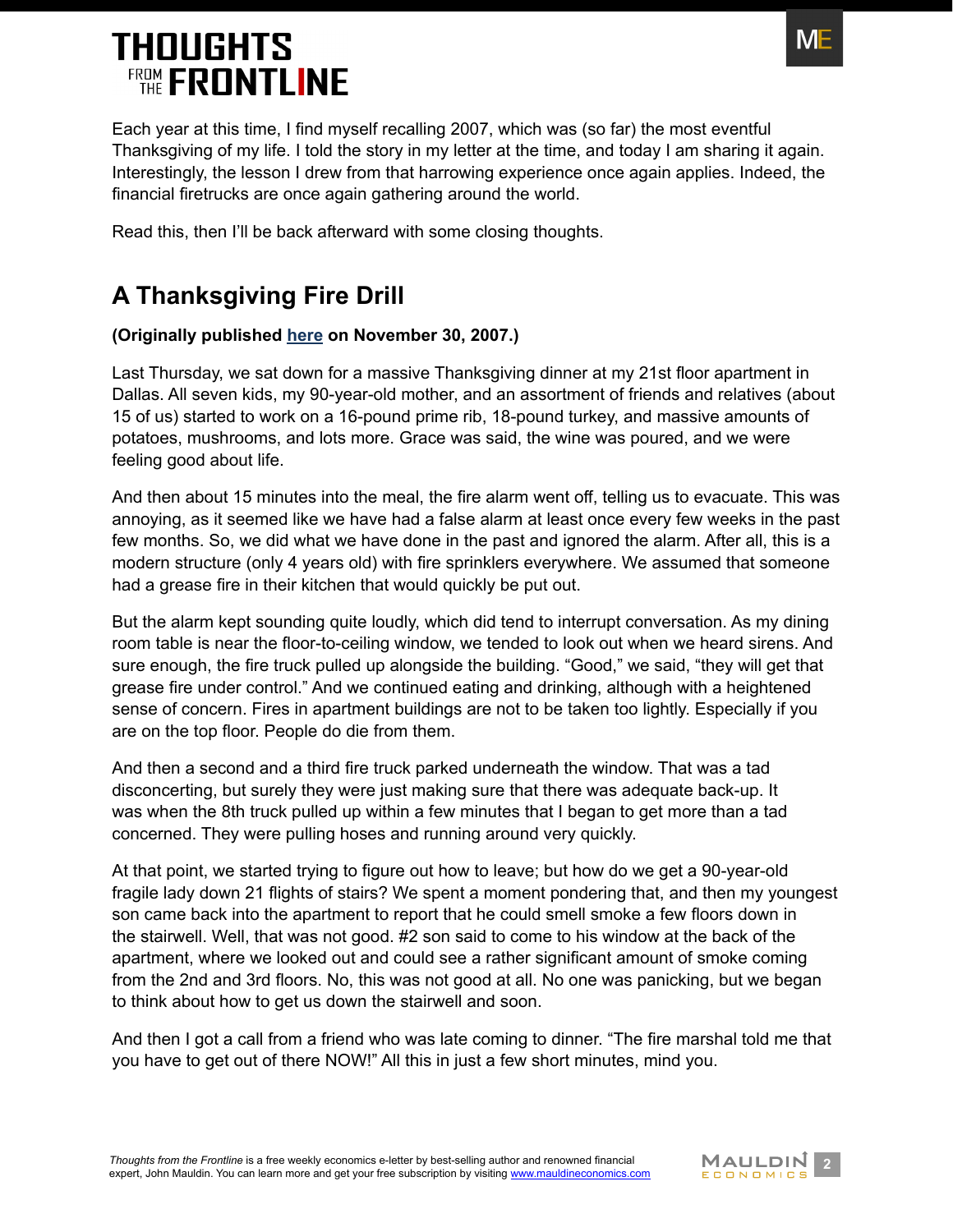

So, we started to move to the stairs. Fortunately, there were two rather big, strong young men at dinner (one was my oldest son and the other was a boyfriend who was just back from a tour in the army, but both chiseled out of granite). After several attempts, we decided that taking mother down piggyback would be the best. The young men took turns carrying her.

At first, I still thought it was overkill, but as we got to the 16th floor the smoke in the staircase was very apparent. By the 12th floor it was hard to breathe, and at the 7th floor the smoke was too thick to go on. One of the kids opened the hall door and went and checked the next stairwell, which was freer of smoke. So we changed exits and got out to the street, smelling of smoke - but we were all safe.

It seems some idiot must have tossed a cigarette down the trash chute and started a fire in what is a rather large trash collection bin for hundreds of apartments on the bottom two floors. The fire should have been contained, but the concern was that if anyone had left a trash-chute door open, the fire could have easily spread to a higher-level floor.

And what about the modern fire sprinklers in the trash collection area - the ones I was relying on? They inexplicably did not go off in the trash bin, allowing the fire to blaze on garbage and grease, but the heat rising set off the sprinklers in the trash chutes on higher floors, causing a lot of smoke as the water fell onto the trash, with the smoke escaping into the stairwells.

But all was not lost. It seemed that three of us grabbed a bottle of wine as we left! ("Train up a child in the way he should go...") So, we sat outside and waited, sipping on a brilliant chardonnay and a full-bodied cabernet for an hour or so until the very professional firemen cleared the building of smoke and let us back up, where we finished dinner, with lots of stories to tell. And my middle daughter had her ten seconds of fame, as she made national news. It was more excitement than any previous Thanksgiving, and one we will talk about for years.

#### <span id="page-2-0"></span>**"As Long as It Takes"**

All right, 2020 John here again. In that same 2007 letter, I went on to discuss some recent events. It's a little eerie to read in hindsight, knowing now what would unfold over the next year. I observed what was going on in subprime mortgages and credit insurers, and concluded the Fed needed to cut rates.

I wrapped up the 2007 article with this:

Now, maybe this is all just a fire in the trash bin, started by a subprime mortgage market gone wild. Maybe the fire sprinklers will work. But it seems to be spreading. Did someone leave a trash chute open on one of the higher floors? The Fed needs to turn the fire hose onto the problem before it spreads any more. I think we see a 3% Fed funds rate sooner than most of us think.

Gentle reader, be careful as you exit the building, there might be more than smoke. And be sure and grab some wine on the way out. You might as well enjoy it while you wait to get back to dinner.

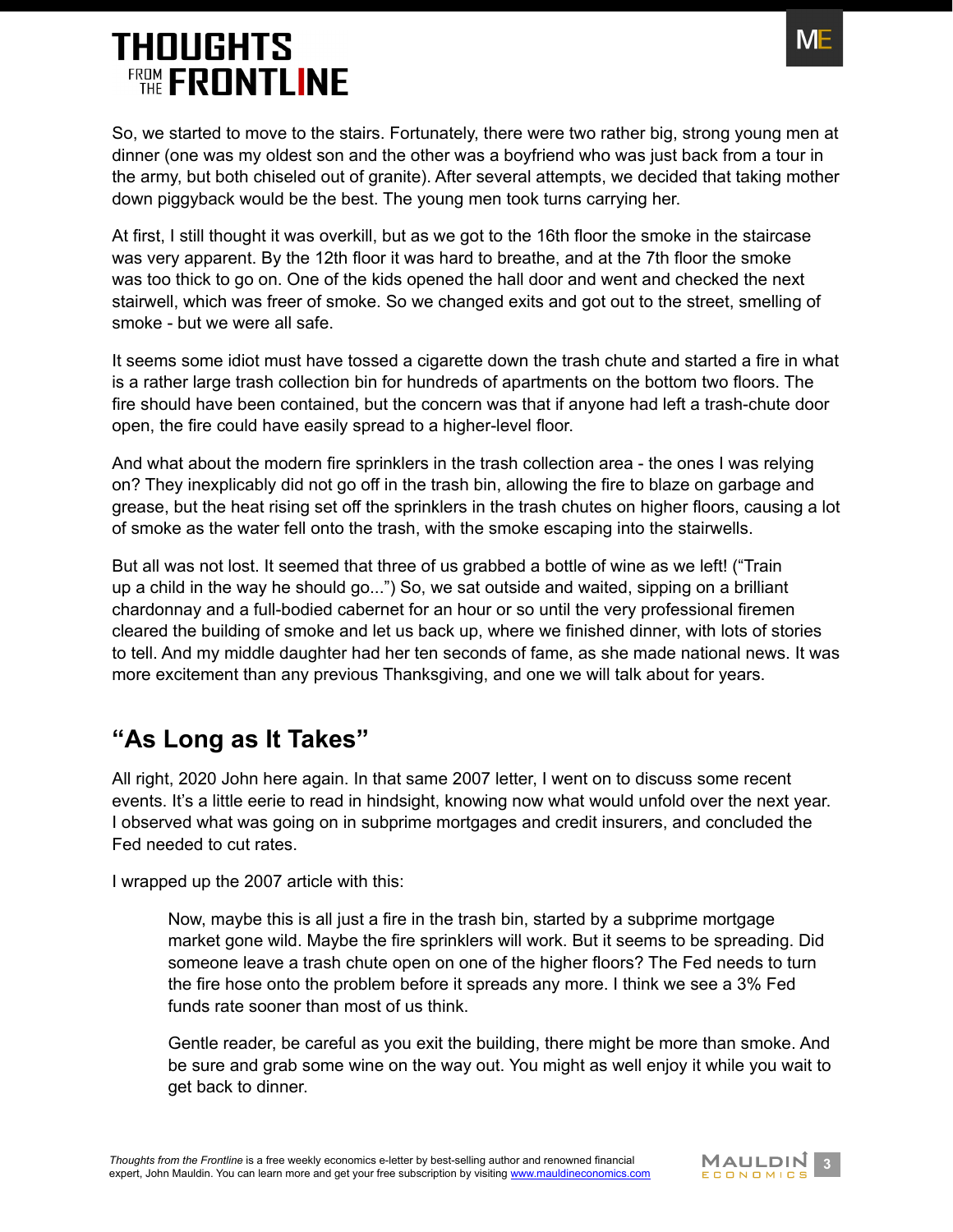Ben Bernanke heard my plea (or someone's) and dropped the Federal Funds Rate from 4.5% to effectively zero over the next year. Even so, 2008 almost brought the financial system to its knees.

Roll forward a dozen years and we are in a different but no less serious bind. Instead of crazy derivatives, a troublesome virus is afflicting the economy. The Fed acted quickly last March, cutting rates and launching a massive asset purchase program. Congress helped with a giant fiscal aid package. Together, these jolted the economy back to life.

The jolt wasn't permanent, however. The patient is now wavering again, and this time, the fiscal part of the cure is not forthcoming, despite pleas from Fed chair Jerome Powell and many others that monetary policy has reached its limits.

Ah, but this word "limits" doesn't really apply to central bankers. Particularly the central bank of the world's largest economy and issuer of the global reserve currency. The Fed has constraints—some practical, some legal—but is highly creative in overcoming both.

Going back to my 2007 metaphor, the Fed has the world's largest financial fire hose and will use it if the flames grow large enough. Powell repeated this quite clearly just last week. Speaking to a San Francisco business group on November 17, he [said](https://finance.yahoo.com/news/powell-fed-to-keep-low-interest-rates-policy-accommodative-as-long-as-it-takes-190109871.html), *"The Fed will stay here and be strongly committed to using all of our tools to support the recovery for as long as it takes until the job is well and truly done."*

That is not the usual equivocating Fedspeak. Powell promised to use *all* the Fed's tools, for *as long as it takes*, until they are *well and truly done*. No mention of any limits.

Powell isn't one to make promises he doesn't plan to keep. So if the economy begins slipping into a double-dip recession, I believe he will open the spigot again. What the barrage will look like, I don't know, but it is probably coming.

A quick note on all the angst surrounding Treasury Secretary Mnuchin taking back some of the Federal Reserve's CARES Act funding. First, the Fed used a little bit in the beginning but much of that money was just sitting there. My sources say Mnuchin is looking for a way to make a deal with Democrats more palatable to Republican senators. Recovering unused Fed money gives him almost \$500 billion to soften their frustration with the price tag. The Senate seems to want a number below \$1 trillion. With the recovered money, they could pass a "new bill" for less than \$1 trillion, while actually spending more.

Whoever you blame for the deadlock, the simple fact is a bill needs to pass soon. I believe there is a serious risk of a double-dip recession without some major unemployment funding. We have about reached the limits of jobs recovery absent a vaccine. That leaves us with a real-world unemployment rate higher than the Great Recession's worst. Waiting until February to pass a stimulus bill simply tempts the recession gods to strike again.

I wish they would just get a bill done. Forget about waiting for the Georgia elections; if Democrats take the Senate, they can pass a bigger bill later. The US has done nowhere near what the largest developed world economies have done relative to their GDP. From Grant Williams' latest letter:

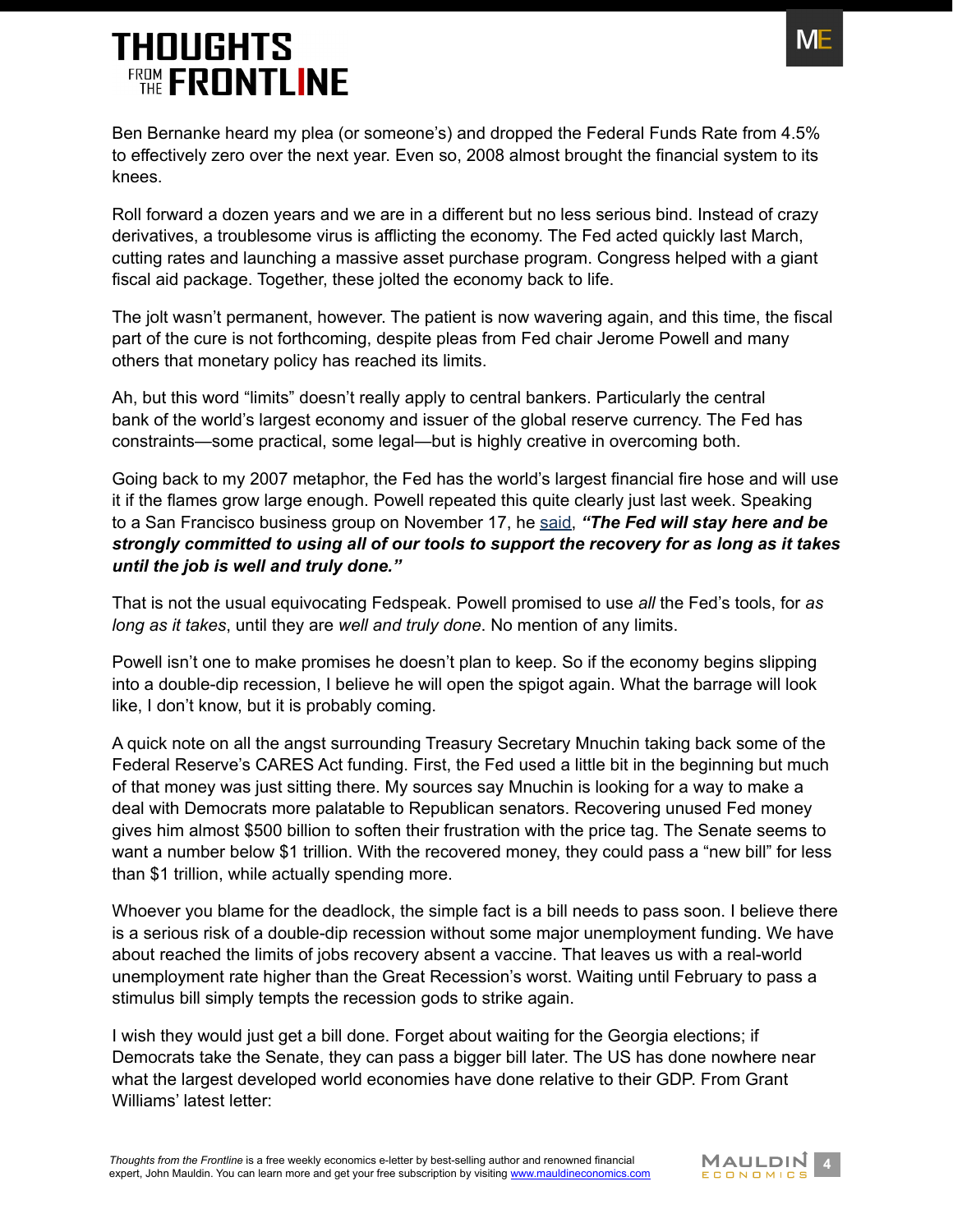



*Source: TTMYGH*

Further, when you combine all the stimulus from around the world, it is a rather staggering amount in both size and variety. The Western European countries alone have provided 30 times more stimulus (in current dollars) than the Marshall plan after World War II.



*Source: TTMYGH*

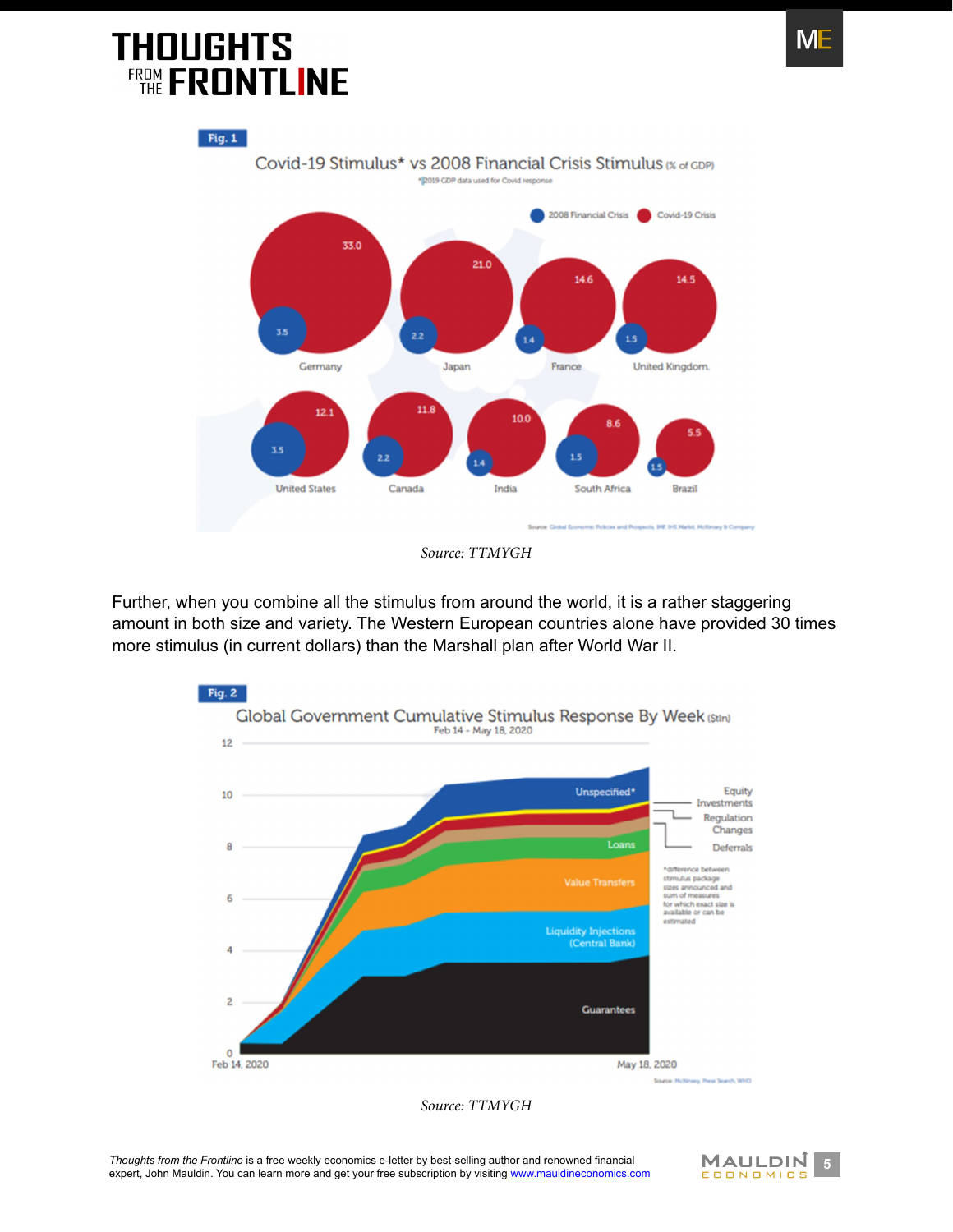

Total global debt will be close to \$300 trillion by the end of the first quarter 2021, and global GDP will have been decimated. Every major central bank, not just the Fed, has opened the monetary spigots. It is no wonder the market is levitating.

Unlike 2008, this crisis has an identifiable end point if the new vaccines work as well as expected and are distributed in the next few months. I worry more about the damage already done. Many of those lost jobs aren't coming back. Millions of small businesses will never reopen. Other new businesses will open, but that will take time and probably an effective, widely distributed vaccine. Some property owners will never again collect the kind of rent they used to. All that adds up, and it will take a long time to repair and adjust to. And once we do, we'll still have the preexisting debt and other problems.

But, this being the time when we give thanks, let's also remember the good news. The pandemic's death toll, while much too high, could have been far worse. The crash efforts to develop treatments and vaccines will likely bear other fruit as well.

I think we are going to see some amazing new biotechnologies come out of this massive push for a vaccine. This is going to pull a lot of new health and medical technology forward from the future.

Entrepreneurs are meeting business challenges with innovative ideas. We are all going to have to figure out how to reprice commercial real estate, how we think about education, how we travel for business and pleasure, and scores of other things. Change is happening swiftly and not always comfortably. Events that would have stretched over years seem to be happening all at once, which makes it a little unsettling.

But I firmly believe we're going to get through this and find a better world on the other side. For that, we can all be thankful.

#### <span id="page-5-0"></span>**A Zoom Thanksgiving**

Thanksgiving is my favorite holiday. When I was a child, my dad's rather large extended family (he was the youngest of 10) would all be together, sharing food and meals, while we played and watched football. Most of the kids around the table were second cousins, as dad was almost 40 before he began his family. His father was born in 1859 in Palo Pinto County, Texas. Dad was the last child, born in 1910. I had aunts and uncles who were born in the 1880s and had already passed away before I was born in 1949. And they typically had large families as well. So, when Thanksgiving came around, the entire clan would gather. Big Thanksgiving meals were an ingrained tradition.

With seven kids in my family by the mid-1990s, plus extended family, I began to host large Thanksgiving Day gatherings. A Thanksgiving dinner with less than 50 people would have been a small one. And while everybody brought something, I generally went overboard cooking prime rib, mushrooms, and assorted vegetables, and baking cakes.

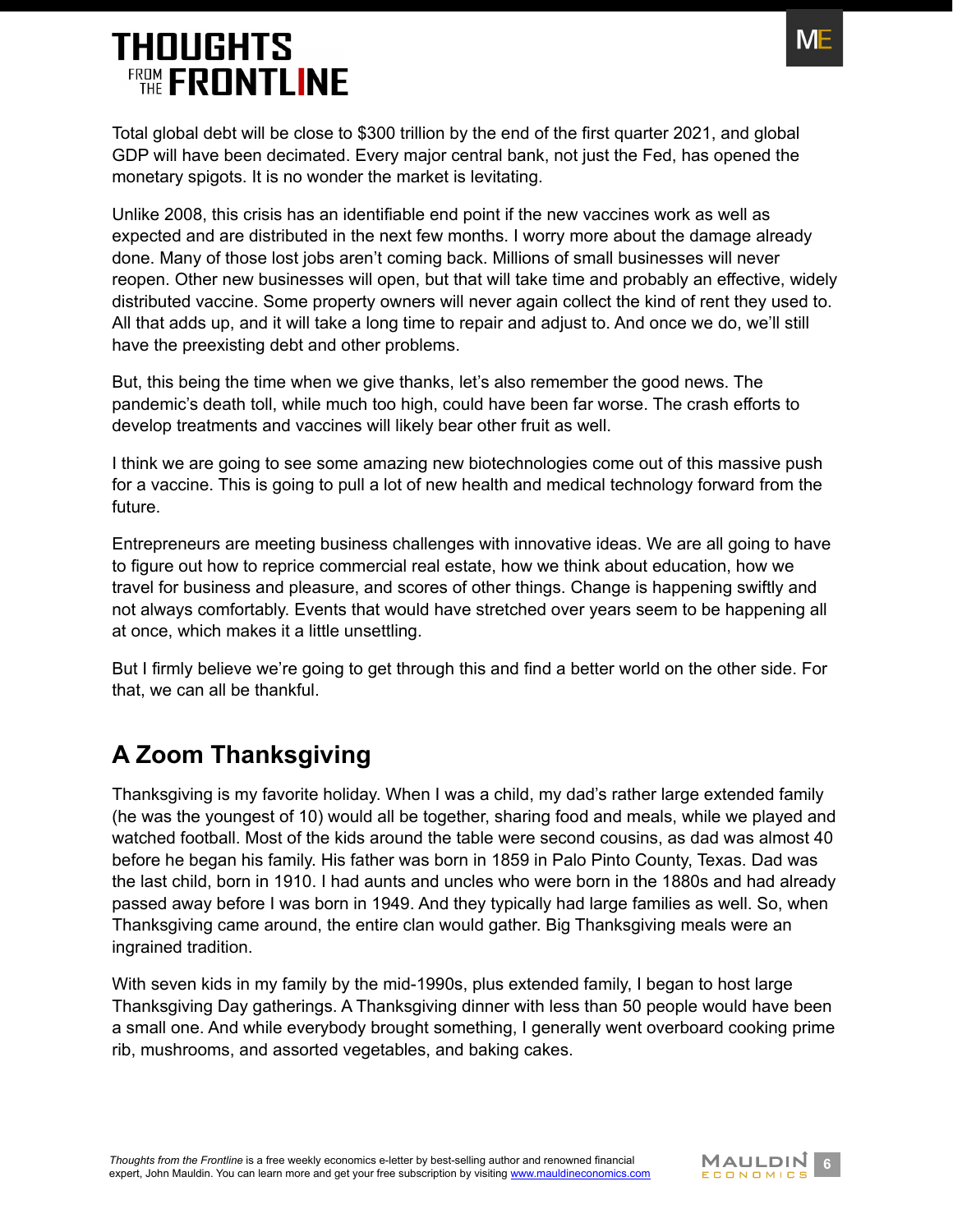This year, most of my children will be in Tulsa, and we will visit via Zoom. I can't tell you how much I will miss seeing them all and cooking for two days, at least for me. But it is the prudent thing to do, as I want to make sure I'm around for another 40 or 50 Thanksgivings.

And I hope to be writing this letter to you for a very long time as well. One of the things I'm most thankful for is you and your gift of time and attention to my weekly musings. It has given me the ability to do what I enjoy and to actually make a living at it.

Someone asked me once about retiring. Why would I do that? If I retired, I would want to read, write, travel around the world, and talk to fun people over great meals. I would likely start a new business simply because I couldn't help myself. Since I'm already doing that, why would I retire?

And with that, I will hit the send button, while reminding you to [follow me on Twitter.](https://twitter.com/JohnFMauldin) I share a lot of useful financial and economic information, and a few ideas on hot button topics.

Shane and I both wish you a great week!

Your believing the future will be far better than we can imagine analyst,

Inf Maddi

John Mauldin [subscribers@mauldineconomics.com](mailto:subscribers%40mauldineconomics.com?subject=)